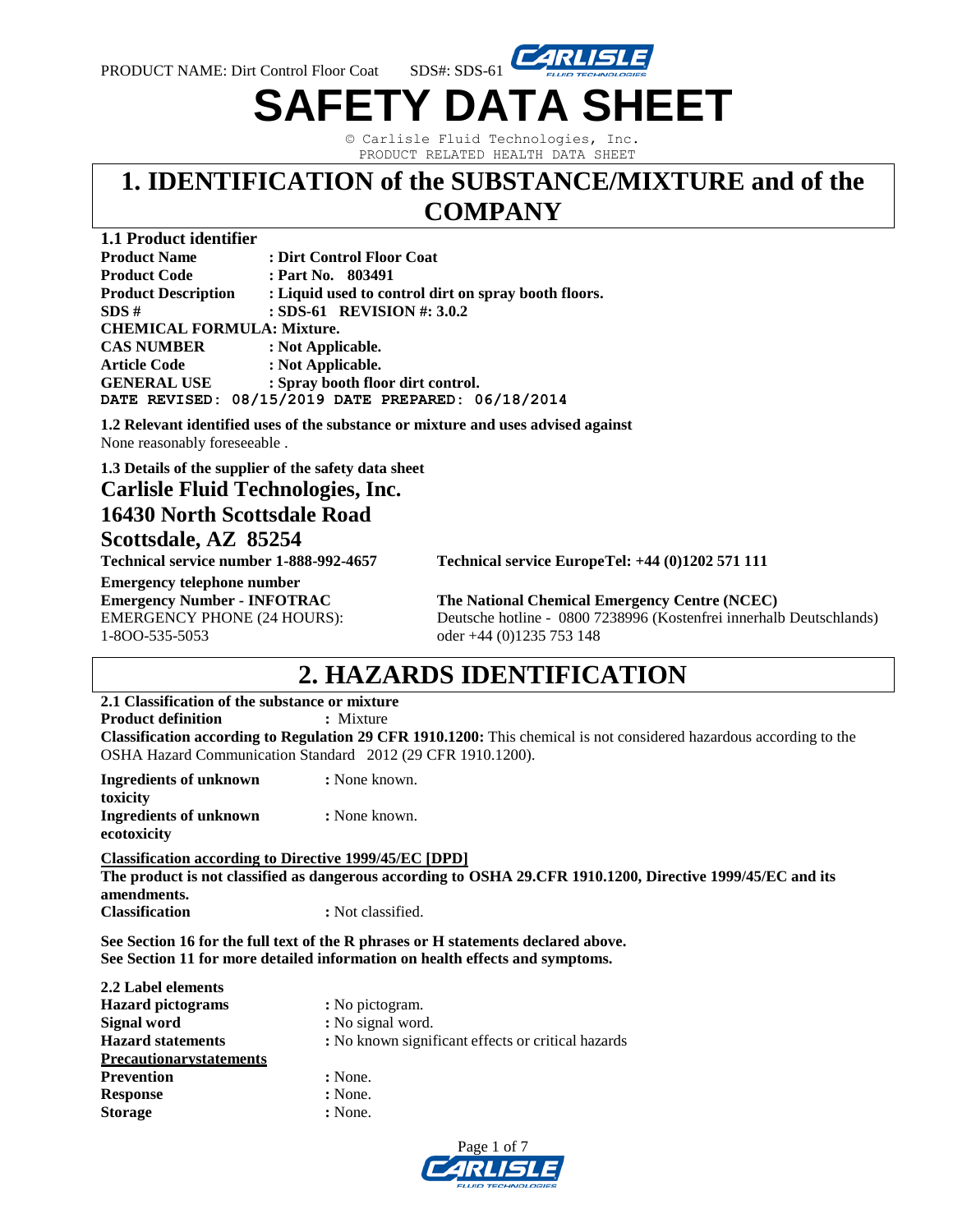

| <b>PRODUCT NAME: Dirt Control Floor Coat</b>                                                                  | $\sim$<br>$SDS#: SDS-61$                                          |  |
|---------------------------------------------------------------------------------------------------------------|-------------------------------------------------------------------|--|
| <b>Disposal</b>                                                                                               | : None.                                                           |  |
| <b>Hazardous ingredients</b>                                                                                  | : None.                                                           |  |
| Supplemental label                                                                                            | : None.                                                           |  |
| elements                                                                                                      |                                                                   |  |
| <b>Special packaging requirements</b><br><b>Containers to be fitted</b><br>with child-resistant<br>fastenings | : Not applicable.                                                 |  |
| Tactile warning of danger                                                                                     | : Not applicable.                                                 |  |
| 2.3 Other hazards                                                                                             |                                                                   |  |
| Other hazards which do not result in classification                                                           |                                                                   |  |
| <b>Properties affecting health</b>                                                                            | : None.                                                           |  |
| <b>Principle routes of exposure</b>                                                                           | : None.                                                           |  |
| <b>Skin contact</b>                                                                                           | : None.                                                           |  |
| Eye contact                                                                                                   | : None.                                                           |  |
| <b>Inhalation</b>                                                                                             | : No health effects expected with normal use of product.          |  |
| Ingestion                                                                                                     | : May result in temporary irritation of the digestive tract.      |  |
| Chronic Effects: not applicable                                                                               | <b>Medical Conditions Aggravated by Long-Term Exposure:</b> None. |  |
| Target Organs: None.                                                                                          |                                                                   |  |

**Signs and Symptoms:** None.

**Other Information:** None.

## **3. COMPOSITION/INFORMATION ON INGREDIENTS**

*There are no hazardous ingredients in this product.*

# **4. FIRST AID MEASURES**

### **4.1 Description of first aid measures**

| <b>EYE CONTACT</b>                 | : In case of contact with eyes, rinse immediately with plenty of water and seek medical advice if<br>irritation develops or persists.            |
|------------------------------------|--------------------------------------------------------------------------------------------------------------------------------------------------|
| <b>INHALATION</b>                  |                                                                                                                                                  |
|                                    | : If mist or vapor of this product is inhaled, remove person immediately to fresh air. Seek medical<br>attention if symptoms develop or persist. |
| <b>SKIN CONTACT</b>                | : Wash affected area with mild soap and water. Wash contaminated clothing before reuse. Obtain                                                   |
|                                    | medical attention if irritation develops or persists.                                                                                            |
| <b>INGESTION</b>                   | : Not an expected route of exposure. If large amount of product is ingested, get immediate                                                       |
|                                    | medical attention or advice. Do not induce vomiting.                                                                                             |
|                                    | <b>Protection of first-aiders:</b> No known significant effects or critical hazards.                                                             |
|                                    | 4.2 Most important symptoms and effects, both acute and delayed: Not expected to give rise to an acute hazard under                              |
| normal condition of use.           |                                                                                                                                                  |
| <b>Potentialacutehealtheffects</b> |                                                                                                                                                  |
| Eve contact                        | : No known significant effects or critical hazards.                                                                                              |
| <b>Inhalation</b>                  | : No known significant effects or critical hazards.                                                                                              |
| <b>Skin contact</b>                | : No known significant effects or critical hazards.                                                                                              |

| Ingestion |  | : No known significant effects or critical hazards. |
|-----------|--|-----------------------------------------------------|

### **Over-exposure signs/symptoms**

| <b>Eye contact</b> | : No specific data. |
|--------------------|---------------------|
| Inhalation         | : No specific data. |
| Skin contact       | : No specific data. |

```
Ingestion : No specific data.
```
### **4.3 Indication of any immediate medical attention and special treatment needed**

| Notes to physician | : Treat symptomatically. |
|--------------------|--------------------------|
|                    |                          |

**Specific treatments** : No specific treatment.

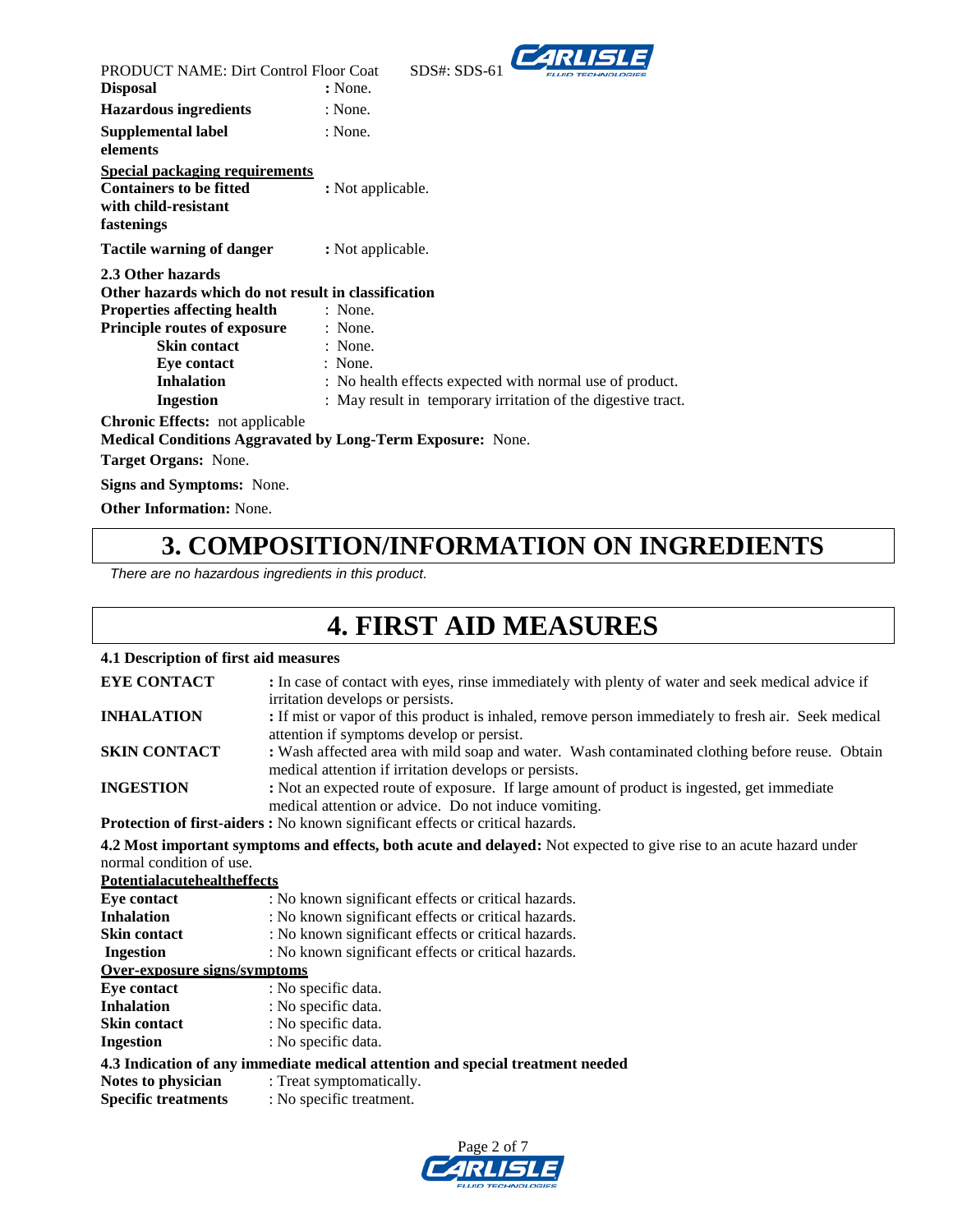

## *5. FIRE FIGHTING MEASURES*

| 5.1 Extinguishing media<br>Suitable extinguishing media                                                                                                                                                                                                                   | : Use any media suitable for the surrounding fires.                                                                                                                                                            |
|---------------------------------------------------------------------------------------------------------------------------------------------------------------------------------------------------------------------------------------------------------------------------|----------------------------------------------------------------------------------------------------------------------------------------------------------------------------------------------------------------|
| Unsuitable extinguishing media                                                                                                                                                                                                                                            | $:$ None.                                                                                                                                                                                                      |
|                                                                                                                                                                                                                                                                           | 5.2 Special hazards arising from the substance or mixture: This product is an aqueous mixture which will not burn. If<br>evaporated to dryness, the solid residue may pose a slight fire hazard.               |
| <b>Flammability class</b><br><b>Flash Point</b><br><b>Autoignition Temperature</b><br><b>Sensitivity to Static Discharge</b><br>Hazards from the substance or mixture<br><b>Unusual Fire and Explosion Hazards</b><br><b>Hazardous combustion products</b><br><b>Note</b> | : None.<br>: >200 °F.<br>: Data not available.<br>$\overline{0}$<br>: Data not available.<br>$:$ None.<br>$:$ Undetermined.<br>: Combustion of product may produce oxides of carbon and nitrogen.<br>$:$ None. |
| 5.3 Advice for firefighters<br><b>Special precautions for fire-fighters</b>                                                                                                                                                                                               | $:$ None.                                                                                                                                                                                                      |
| Special protective equipment for<br>fire-fighters                                                                                                                                                                                                                         | : Fire-fighters should wear appropriate protective equipment and self-<br>contained breathing apparatus (SCBA) with a full face-piece operated in<br>positive pressure mode.                                   |

**HMIS RATING:** See Section 15.

# **6. ACCIDENTAL RELEASE MEASURES**

| 6.1 Personal precautions, protective equipment and emergency procedures                                          |                                                                                                                                                                                                                                      |  |
|------------------------------------------------------------------------------------------------------------------|--------------------------------------------------------------------------------------------------------------------------------------------------------------------------------------------------------------------------------------|--|
| For non-emergency<br>personnel                                                                                   | : Use personal protective equipment.                                                                                                                                                                                                 |  |
| For emergency responders                                                                                         | : If specialized clothing is required to deal with the spillage, take note of any<br>information regarding personal protective equipment in Section 8.                                                                               |  |
| <b>6.2 Environmental precautions</b>                                                                             | : Prevent entry into waterways, sewers, basements or confined areas. Avoid release to<br>the environment. See Section 12 for additional Ecological Information Dispose of<br>contents/container to an approved waste disposal plant. |  |
| 6.3 Methods and materials for containment and cleaning up: Prevent further leakage or spillage if safe to do so. |                                                                                                                                                                                                                                      |  |
| Small spill<br>Large spill                                                                                       | : Wipe up with absorbent material (e.g. cloth, fleece).<br>: Use a non-combustible material like vermiculite, sand or earth to soak up the product<br>and place into a container for later disposal.                                 |  |
| <b>6.4 Reference to other sections</b>                                                                           | : See Section 1 for emergency contact information.<br>See Section 8 for information on appropriate personal protective equipment.<br>See Section 13 for additional waste treatment information.                                      |  |

# **7. HANDLING AND STORAGE**

| 7.1 Precautions for safe handling                                            |                                                                                                                                                                                                                                           |
|------------------------------------------------------------------------------|-------------------------------------------------------------------------------------------------------------------------------------------------------------------------------------------------------------------------------------------|
| <b>Protective measures</b>                                                   | : Avoid contact with eyes.                                                                                                                                                                                                                |
| Advice on general occupational<br>hygiene<br>7.2 Conditions for safe storage | : Handle in accordance with good industrial hygiene and safety practice.<br>(see Section 8 for additional information)<br>: Keep the container tightly closed and in a cool, well-ventilated place. Keep out of the<br>reach of children. |
| <b>7.3 Incompatible Products</b>                                             | : Strong oxidizing agents (peroxides, persulfates), strong bases and strong acids.                                                                                                                                                        |
| 7.4 Specific end use(s)                                                      |                                                                                                                                                                                                                                           |
| <b>Recommendations</b>                                                       | : Not available.                                                                                                                                                                                                                          |
| <b>Industrial sector specific solutions</b> : Not available.                 |                                                                                                                                                                                                                                           |

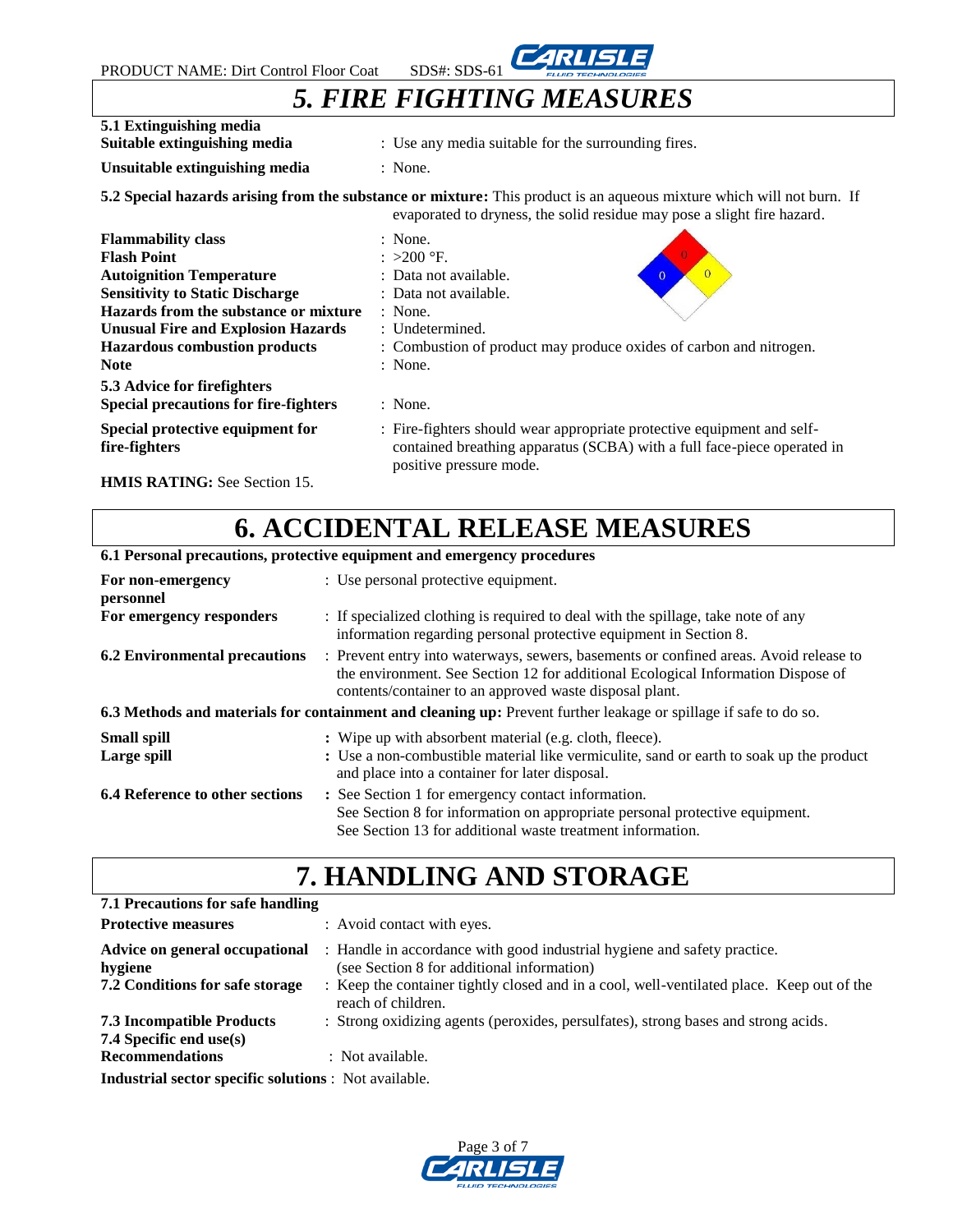

### **8. EXPOSURE CONTROLS/PERSONAL PROTECTION 8.1 Control parameters :** This product does not contain any hazardous materials with occupational exposure limits

| 0.1 CONTROL PARAMETERS                     | . This product does not contain any nazardous materials with occupational exposure limits<br>established by OSHA or other region specific regulatory bodies |
|--------------------------------------------|-------------------------------------------------------------------------------------------------------------------------------------------------------------|
| <b>8.2 Exposure controls</b>               |                                                                                                                                                             |
| Appropriate engineering<br><b>controls</b> | : No special ventilation required. Eye wash fountain and emergency showers are<br>recommended.                                                              |
| <b>Personal Protection Equipment</b>       |                                                                                                                                                             |
| <b>Eye Protection</b>                      | : Safety glasses with side shields are recommended.                                                                                                         |
| <b>Skin Protection</b>                     | : Wear impervious gloves. Normal work clothing (long sleeved shirts and long pants) is<br>recommended.                                                      |
|                                            | <b>Respiratory Protection :</b> None required under normal usage. If exposure limits are exceeded or irritation is experienced,                             |
|                                            | NIOSH/MSHA approved respiratory protection should be worn.                                                                                                  |
| <b>Other protective clothing:</b> None.    |                                                                                                                                                             |

**Hygienic Practices EXECT Product EXECT Product Product :** Follow good industrial hygiene practices when using this product.

# **9. PHYSICAL AND CHEMICAL PROPERTIES**

#### **9.1 Information on basic physical and chemical properties**

| <b>Physical state</b>              | : Liquid.                                       |
|------------------------------------|-------------------------------------------------|
| Color                              | Clear to light amber.                           |
| Odor                               | $:$ Mild.                                       |
| <b>Odor threshold</b>              | : Data not available.                           |
| pН                                 | $: 5$ to 8.                                     |
| Melting point/freezing point       | $:32$ °F.                                       |
| <b>Initial boiling point and</b>   | : $212$ °F.                                     |
| boiling range                      |                                                 |
| <b>Flash point</b>                 | $\therefore$ >200 °F (Test method: Closed Cup). |
| <b>Flammability Properties</b>     | : Not flammable.                                |
| <b>Burning time</b>                | : No data available.                            |
| <b>Burning rate</b>                | : No data available.                            |
| <b>Upper/lower flammability or</b> | : No data available.                            |
| explosive limits                   |                                                 |
| <b>Vapor density</b>               | : No data available.                            |
| <b>Relative density</b>            | : $1.01$ (Water=1).                             |
| <b>Water Solubility</b>            | : Complete.                                     |
| <b>Partition coefficient:</b>      | : No data available.                            |
| n- octanol/water                   |                                                 |
| <b>Auto-ignition temperature</b>   | : No data available.                            |
| <b>Decomposition temperature</b>   | : No data available.                            |
| <b>Viscosity</b>                   | $: 50-200$ cps (Brookfield).                    |
| <b>Explosive properties</b>        | : No data available.                            |
| <b>VOC</b>                         | $: 0\%$ .                                       |
| <b>Oxidizing properties</b>        | : No data available.                            |
| 9.2 Other information              | : No additional information.                    |

# **10. STABILITY AND REACTIVITY**

| 10.1 Reactivity               | : Not reactive under normal conditions.                                            |
|-------------------------------|------------------------------------------------------------------------------------|
| 10.2 Chemical stability       | : Stable under recommended storage conditions.                                     |
| 10.3 Possibility of hazardous | : None under normal processing.                                                    |
| reactions                     |                                                                                    |
| 10.4 Conditions to avoid      | : Incompatible products.                                                           |
| 10.5 Incompatible materials   | : Strong oxidizing agents (peroxides, persulfates), strong bases and strong acids. |
| 10.6 Hazardous decomposition  | : Upon decomposition, this product may emit carbon monoxide, carbon dioxide and/or |
| products                      | low molecular weight hydrocarbons.                                                 |

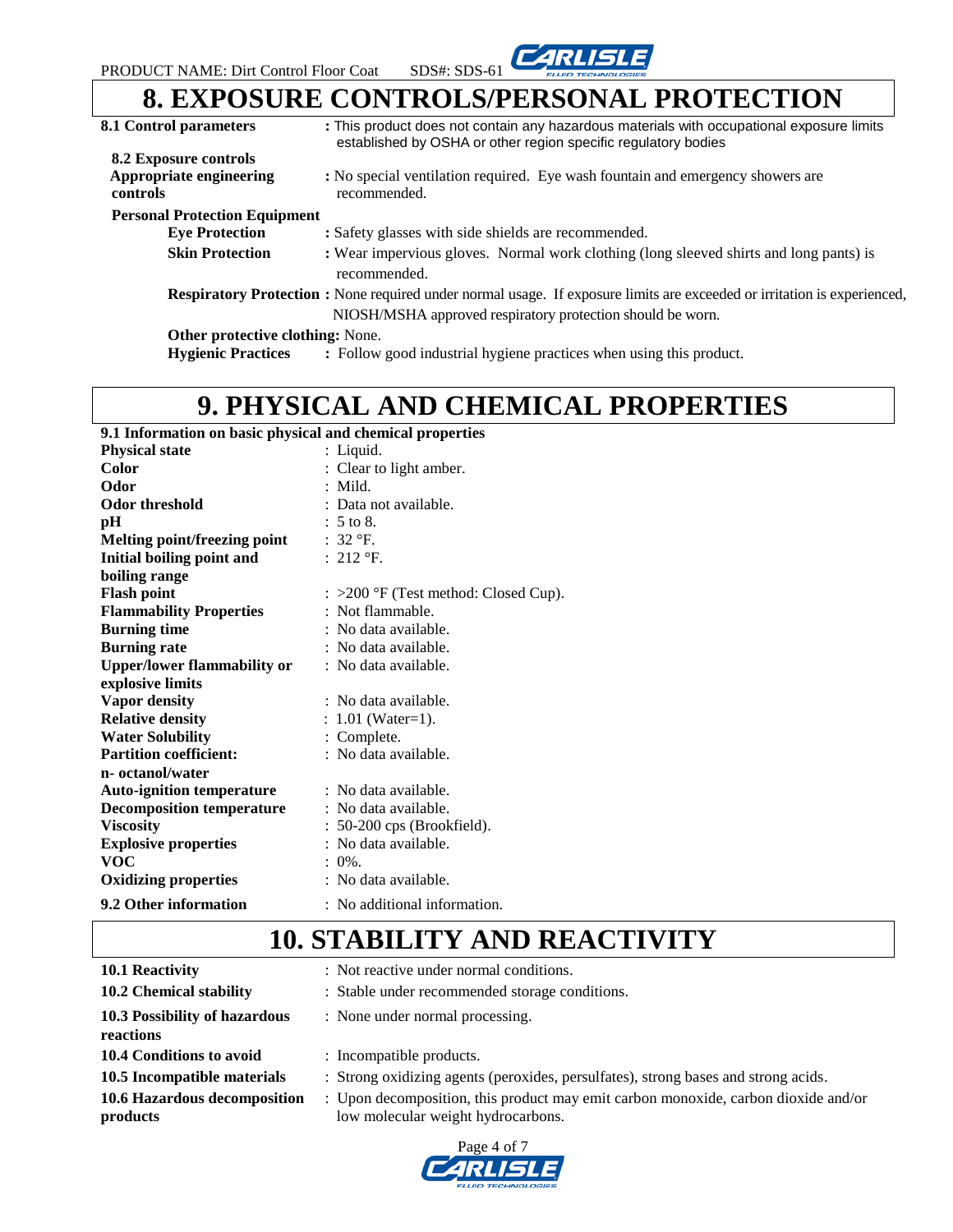

# **11. TOXICOLOGICAL INFORMATION**

| 11.1 Acutetoxicity                                                  |                                                                                                            |  |  |
|---------------------------------------------------------------------|------------------------------------------------------------------------------------------------------------|--|--|
| <b>Effects of Acute Exposure</b>                                    |                                                                                                            |  |  |
| (LD50 oral and LC50)                                                | : No information available.                                                                                |  |  |
| 11.2 Acute toxicity estimates                                       |                                                                                                            |  |  |
| <b>Conclusion/Summary</b>                                           | : No information available.                                                                                |  |  |
| 11.3 Irritation/Corrosion                                           |                                                                                                            |  |  |
| <b>Conclusion/Summary</b>                                           | : No information available.                                                                                |  |  |
| 11.4 Sensitizer                                                     |                                                                                                            |  |  |
| <b>Conclusion/Summary</b>                                           | : No information available.                                                                                |  |  |
| 11.5 Mutagenicity                                                   |                                                                                                            |  |  |
| <b>Conclusion/Summary</b>                                           | : No information available.                                                                                |  |  |
| 11.6 Carcinogenicity                                                |                                                                                                            |  |  |
| <b>Conclusion/Summary</b>                                           | : Contains no ingredients above reportable quantities listed as a carcinogen.                              |  |  |
| 11.7 Reproductive toxicity                                          |                                                                                                            |  |  |
| <b>Conclusion/Summary</b>                                           | : This product does not contain any known or suspected reproductive hazards.                               |  |  |
|                                                                     |                                                                                                            |  |  |
| 11.8 Teratogenicity                                                 |                                                                                                            |  |  |
| <b>Conclusion/Summary</b>                                           | : No information available.                                                                                |  |  |
| 11.9 Specific target organ toxicity (single exposure)               |                                                                                                            |  |  |
|                                                                     | None of the ingredients are known to cause specific target organ effects from a single exposure.           |  |  |
| 11.10 Specific target organ toxicity (repeated exposure)            |                                                                                                            |  |  |
| <b>Conclusion/Summary</b>                                           | : None of the ingredients are known to cause specific target organ effects through                         |  |  |
|                                                                     | prolonged or repeated exposure.                                                                            |  |  |
| 11.11 Aspiration hazard                                             |                                                                                                            |  |  |
| <b>Conclusion/Summary</b>                                           | : None of the ingredients are known to be an aspiration hazard.                                            |  |  |
|                                                                     |                                                                                                            |  |  |
| 11.12 Information on the likely routes of exposure : Not hazardous. |                                                                                                            |  |  |
| 11.13 Potential acute health effects                                |                                                                                                            |  |  |
| <b>Inhalation</b>                                                   | : Not an expected route of exposure.                                                                       |  |  |
| <b>Ingestion</b>                                                    | : Not an expected route of exposure.                                                                       |  |  |
| Skin contact                                                        | : May cause mild skin irritation.                                                                          |  |  |
| Eye contact                                                         | : Contact with eyes may cause irritation.                                                                  |  |  |
|                                                                     |                                                                                                            |  |  |
|                                                                     | 11.4 Symptoms related to the physical, chemical and toxicological characteristics                          |  |  |
| <b>Inhalation</b>                                                   | : No information available.                                                                                |  |  |
| <b>Ingestion</b>                                                    | : No information available.                                                                                |  |  |
| Skin contact                                                        | : No information available.                                                                                |  |  |
| Eye contact                                                         | : No information available.                                                                                |  |  |
|                                                                     |                                                                                                            |  |  |
|                                                                     | 11.15 Delayed and immediate effects and also chronic effects from short and long term exposure             |  |  |
| <u>Short term exposure</u>                                          |                                                                                                            |  |  |
| <b>Potential immediate effects</b> : No information available.      |                                                                                                            |  |  |
| <b>Potential delayed effects</b>                                    | : No information available.                                                                                |  |  |
| Long term exposure                                                  |                                                                                                            |  |  |
| <b>Potential immediate effects</b>                                  | : No information available.                                                                                |  |  |
| <b>Potential delayed effects</b>                                    | : No information available.                                                                                |  |  |
|                                                                     |                                                                                                            |  |  |
| 11.16 Potential chronic health effects                              |                                                                                                            |  |  |
| <b>Effects of Chronic Exposure</b>                                  | : No information available.                                                                                |  |  |
| General                                                             | : No known significant effects or critical hazards.                                                        |  |  |
|                                                                     | Carcinogenicity (OSHA, ACGIH): Contains no ingredients above reportable quantities listed as a carcinogen. |  |  |
| <b>Mutagenicity</b>                                                 | : Not hazardous.                                                                                           |  |  |
| <b>Teratogenicity</b>                                               | : Not hazardous.                                                                                           |  |  |
| <b>Developmental effects</b>                                        | : No known significant effects or critical hazards.                                                        |  |  |
| <b>Fertility effects</b>                                            | : No known significant effects or critical hazards.                                                        |  |  |
| 11.17 Other information                                             | : No information available.                                                                                |  |  |

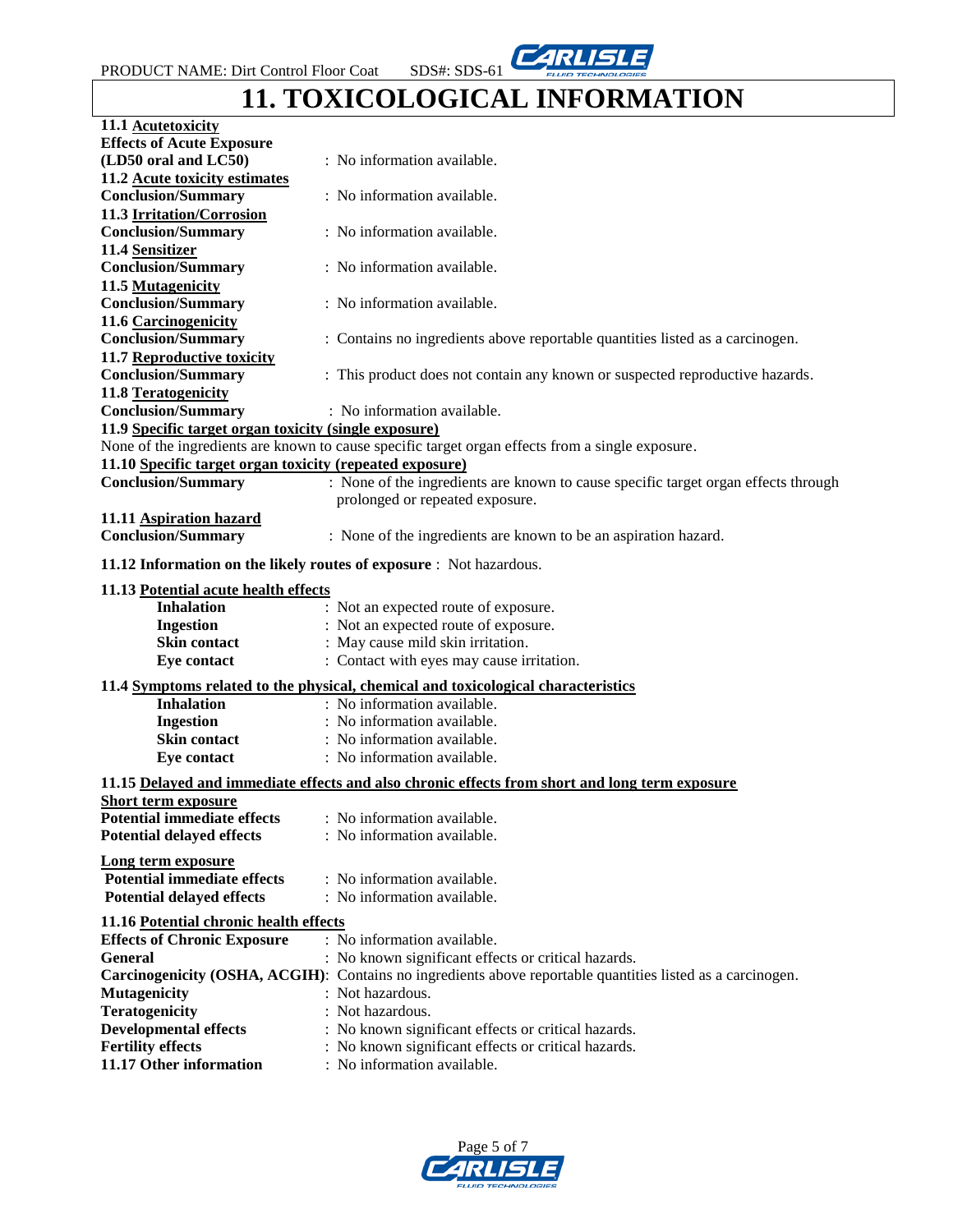

# **12. ECOLOGICAL INFORMATION**

| 12.1 Toxicity                                                  |                                                     |  |  |
|----------------------------------------------------------------|-----------------------------------------------------|--|--|
| <b>Aquatic</b><br><b>Conclusion/Summary</b>                    | : No information available.                         |  |  |
| <b>12.2 Persistence</b><br><b>Conclusion/Summary</b>           | : No information available.                         |  |  |
| 12.3 Bioaccumulation/Accumulation<br><b>Conclusion/Summary</b> | : No information available.                         |  |  |
| 12.4 Mobility/Persistence in soil<br><b>Conclusion/Summary</b> | : No information available.                         |  |  |
| 12.5 Degradability/Leaching<br><b>Conclusion/Summary</b>       | : No information available.                         |  |  |
| <b>12.6 Environmental Fate</b><br><b>Conclusion/Summary</b>    | : No information available.                         |  |  |
| 12.7 Other adverse effects                                     | : No known significant effects or critical hazards. |  |  |
| NICDOCAL CONSTRUED ATTONS<br>1 <b>A</b>                        |                                                     |  |  |

# **13. DISPOSAL CONSIDERATIONS**

The information in this section contains generic advice and guidance. The list of Identified Uses in Section 1 should be consulted for any available use-specific information provided in the Exposure Scenario(s).

| 13.1 Waste treatment methods |  |  |
|------------------------------|--|--|
|------------------------------|--|--|

| <b>Methods of disposal</b>                   | : This material, as supplied, is not a hazardous waste according to Federal regulations (40)<br>CFR 261). This material could become a hazardous waste if it is mixed with or otherwise comes<br>in contact with a hazardous waste, if chemical additions are made to this material, or<br>if the material is processed or otherwise altered. |  |
|----------------------------------------------|-----------------------------------------------------------------------------------------------------------------------------------------------------------------------------------------------------------------------------------------------------------------------------------------------------------------------------------------------|--|
| <b>Hazardous</b> waste                       | : Consult 40 CFR 261 to determine whether the altered material is a hazardous waste. Consult<br>the appropriate local, state and federal regulations for additional requirements.                                                                                                                                                             |  |
| 13.2 Packaging<br><b>Methods of disposal</b> | : Dispose of empty containers based on local, state and federal regulations.                                                                                                                                                                                                                                                                  |  |

**13.3 Special precautions :** None known.

# **14. TRANSPORT INFORMATION**

|                                                                                   | <b>US DOT</b>   | <b>ADR/RID</b>  | <b>IMDG</b>     | <b>IATA</b>     | <b>CAN TDG</b>  |
|-----------------------------------------------------------------------------------|-----------------|-----------------|-----------------|-----------------|-----------------|
| 14.1 UN number                                                                    | Not regulated.  | Not regulated.  | Not regulated.  | Not regulated.  | Not regulated.  |
| 14.2 UN proper shipping name                                                      | None.           | None.           | None.           | None.           | None.           |
| 14.3 Transport<br>hazard $class(s)$                                               | Not restricted. | Not restricted. | Not restricted. | Not restricted. | Not restricted. |
| 14.4 Packing                                                                      | None.           | None.           | None.           | None.           | None.           |
| group                                                                             |                 |                 |                 |                 |                 |
| 14.5 Environmental hazards                                                        | No.             | No.             | No.             | No.             | No.             |
| 14.6 Special precautions<br>for user                                              | Not available.  | Not available.  | Not available.  | Not available.  | Not available.  |
| <b>Additional information</b>                                                     | None.           | None.           | None.           | None.           | None.           |
| 14.7 Transport in bulk<br>according to Annex II of<br><b>MARPOL 73/78 and the</b> | Not available.  | Not available.  | Not available.  | Not available.  | Not available.  |

**IBC Code**